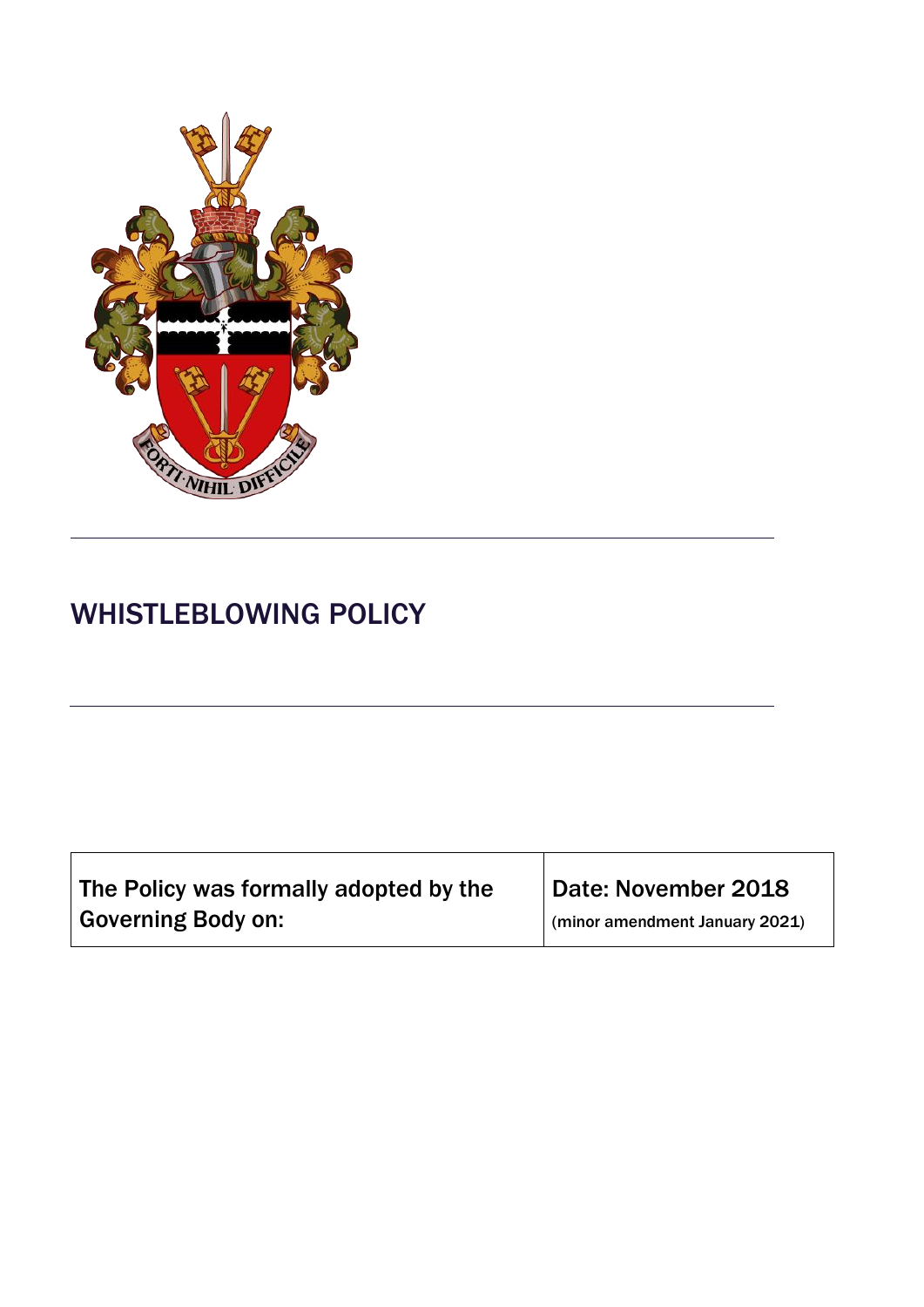### **Contents**

| 2.             |  |
|----------------|--|
| 3.             |  |
|                |  |
| 5 <sub>1</sub> |  |
| 6.             |  |
|                |  |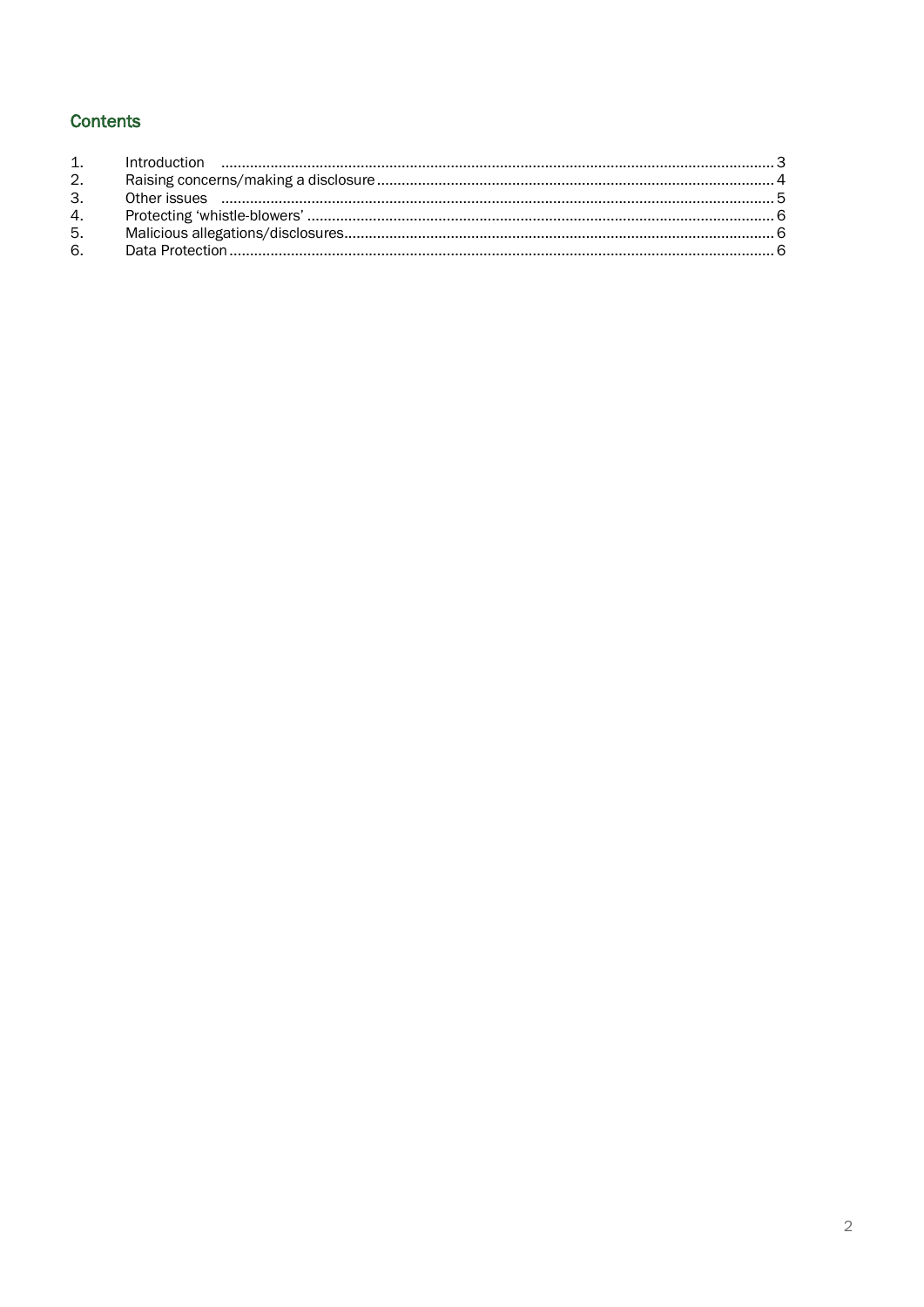# <span id="page-2-0"></span>1. Introduction

It is important to the board that any suspected fraud, misconduct, malpractice or wrongdoing by workers or employees of the school is reported and properly dealt with. The school and Trust board is committed to creating an open and supportive environment where individuals feel able to "speak up" about any genuine concerns regarding the alleged wrongful conduct of the employer, or about the conduct of a fellow employee, or any third party.

This policy sets out the framework for how issues can be raised confidentially internally, and/or if necessary, outside the management structure of the school to a prescribed body (see 2.1 below).

All disclosures will be handled consistently and fairly and appropriate action will be taken by the school to resolve the issue in line with this policy.

This policy applies to all employees and Governors/Trustees of the school. Volunteers and other individuals engaged to work at or provide services to the school, including agency workers and contractors, are encouraged to use it where appropriate.

- 1.1 The law provides protection for employees or workers who raise legitimate concerns about specified matters. These are called "qualifying disclosures". A qualifying disclosure is one made in the public interest by an employee or worker who has a reasonable belief that there has been or is likely to be:
	- a breach of any legal obligation;
	- a miscarriage of justice;
	- a criminal offence;
	- a danger to the Health and Safety of any individual;
	- damage to the environment; or
	- deliberate concealment of information about any of the above

Some examples of qualifying disclosures in a school context may include:

- Fraudulent acts (e.g. manipulation of accounting records/finances, inappropriate use of funds, decision making for personal gain, abuse of position to influence decisions);
- Breaches of acceptable professional and ethical standards;
- Breaches of the school's Health and Safety policy entailing danger to staff or pupils; and/or
- Breaches of any of the school's policies or the Code of Conduct.

It is not necessary for the employee or worker to have proof that such an act is being, has been, or is likely to be, committed - a reasonable belief is sufficient.

For the purposes of this policy the term "whistle-blower" refers to the individual making the disclosure.

- 1.2. The whistle-blower must reasonably believe they are making the disclosure in the public interest (i.e. it affects others such as pupils in the school or members of the public). This means that personal grievances and complaints (e.g. a concern about their own contractual terms, treatment of their child) are not usually covered by this policy and should be dealt with:
	- By employees through the Grievance Procedure
	- By other parties through the Complaints Procedure.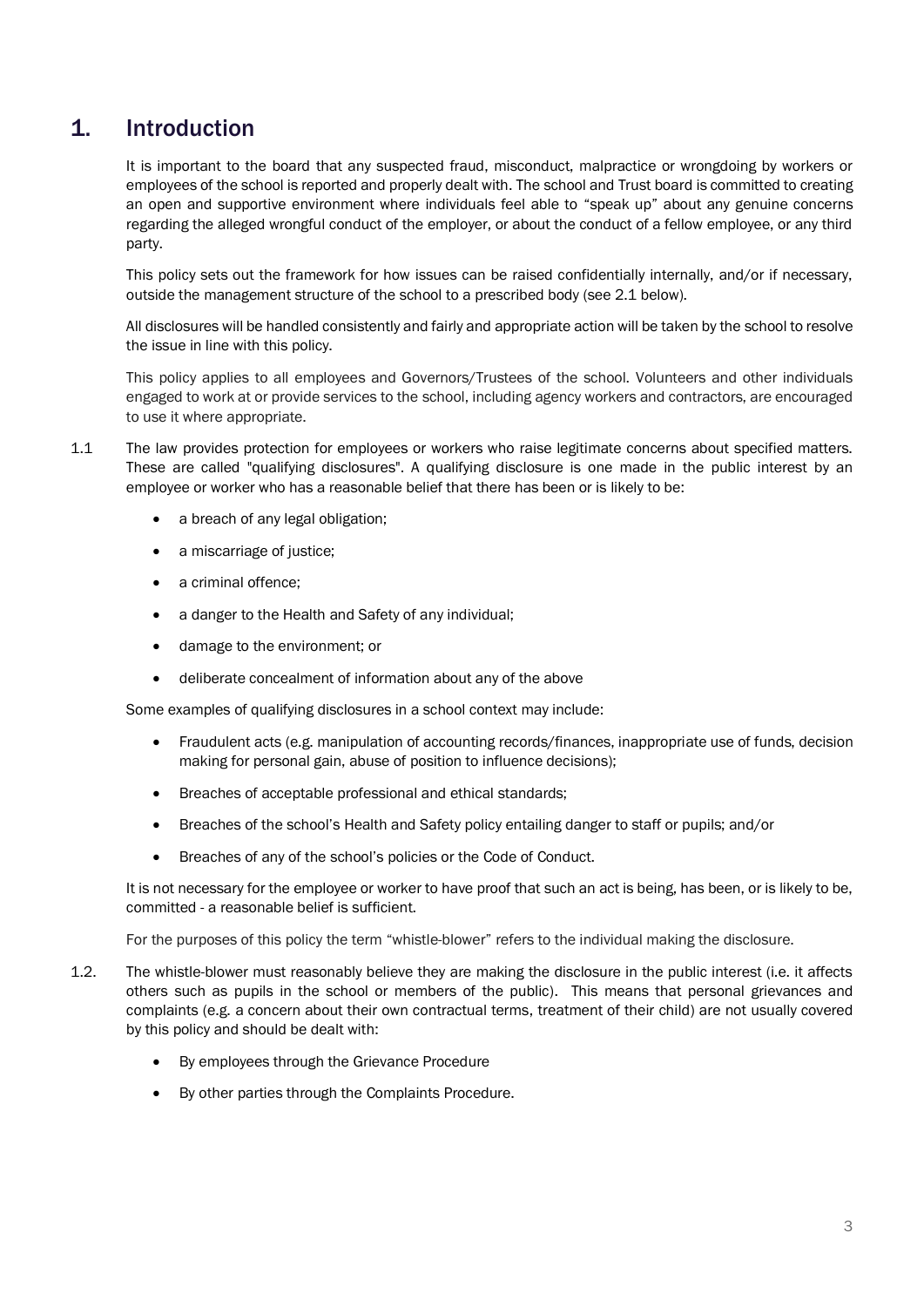# <span id="page-3-0"></span>2. Raising concerns/making a disclosure

#### 2.1. Initial concern

The governing board encourages the "whistle-blower" to raise the matter internally in the first instance.

Concerns should normally be raised with a senior manager, responsible officer, the headteacher or the Chair of Governors/Trustees.

If the whistle-blower considers the matter too serious or sensitive to raise it internally, they may refer the matter to an external prescribed body. A prescribed body is an organisation, normally with some regulatory function (for example the Health and Safety Executive), which is prescribed by the Secretary of State for the purposes of the Act who an individual may make a protected disclosure to. Any such disclosure to a prescribed body will qualify for protection under the Act. A list of prescribed bodies is available at the following link:

[https://www.gov.uk/government/uploads/system/uploads/attachment\\_data/file/360648/bis-14-1077](https://www.gov.uk/government/uploads/system/uploads/attachment_data/file/360648/bis-14-1077-blowing-the-whistle-to-a-prescribed-person-the-prescribed-persons-list-v4.pdf) [blowing-the-whistle-to-a-prescribed-person-the-prescribed-persons-list-v4.pdf](https://www.gov.uk/government/uploads/system/uploads/attachment_data/file/360648/bis-14-1077-blowing-the-whistle-to-a-prescribed-person-the-prescribed-persons-list-v4.pdf)

In the event that the whistle-blower feels a disclosure should be referred to an external prescribed body some of the relevant bodies are also set out below:

| Nature of disclosure:                             | External reporting/Prescribed body:                                                                                                      |
|---------------------------------------------------|------------------------------------------------------------------------------------------------------------------------------------------|
| Fraud or financial<br>malpractice (see 3.2 below) | (Academies:)<br>Education & Skills Funding Agency<br>https://www.gov.uk/government/organisations/education-and-skills-funding-<br>agency |
| Child Protection/<br><b>Safeguarding issues</b>   | Local Authority Designated Officer (LADO): 03330 139 797<br>NSPCC Whistleblowing helpline: 0800 028 0285<br>Email: help@nspcc.org.uk     |
| Data protection issues                            | Information Commissioner<br>https://ico.org.uk/                                                                                          |
| <b>Health and Safety issues</b>                   | <b>Health and Safety Executive</b><br>http://www.hse.gov.uk/                                                                             |

If a concern is raised verbally it should be followed up in writing wherever possible.

The whistle-blower has no responsibility for investigating the matter - it is the school's responsibility to ensure that an appropriate investigation takes place.

Where the complaint is serious, for example involving fraud, theft or other potential gross misconduct by an employee, the whistle-blower should act quickly to report it but should not mention it to the subject of the complaint or other colleagues as this could affect the investigatory process.

The timescales for handling disclosures will differ depending on the nature of the disclosure made but all disclosures (whether formal or informal) will be acknowledged within 2 working days.

#### 2.2 Investigation

The line manager/headteacher/governor will arrange an investigation into the matter either by investigating the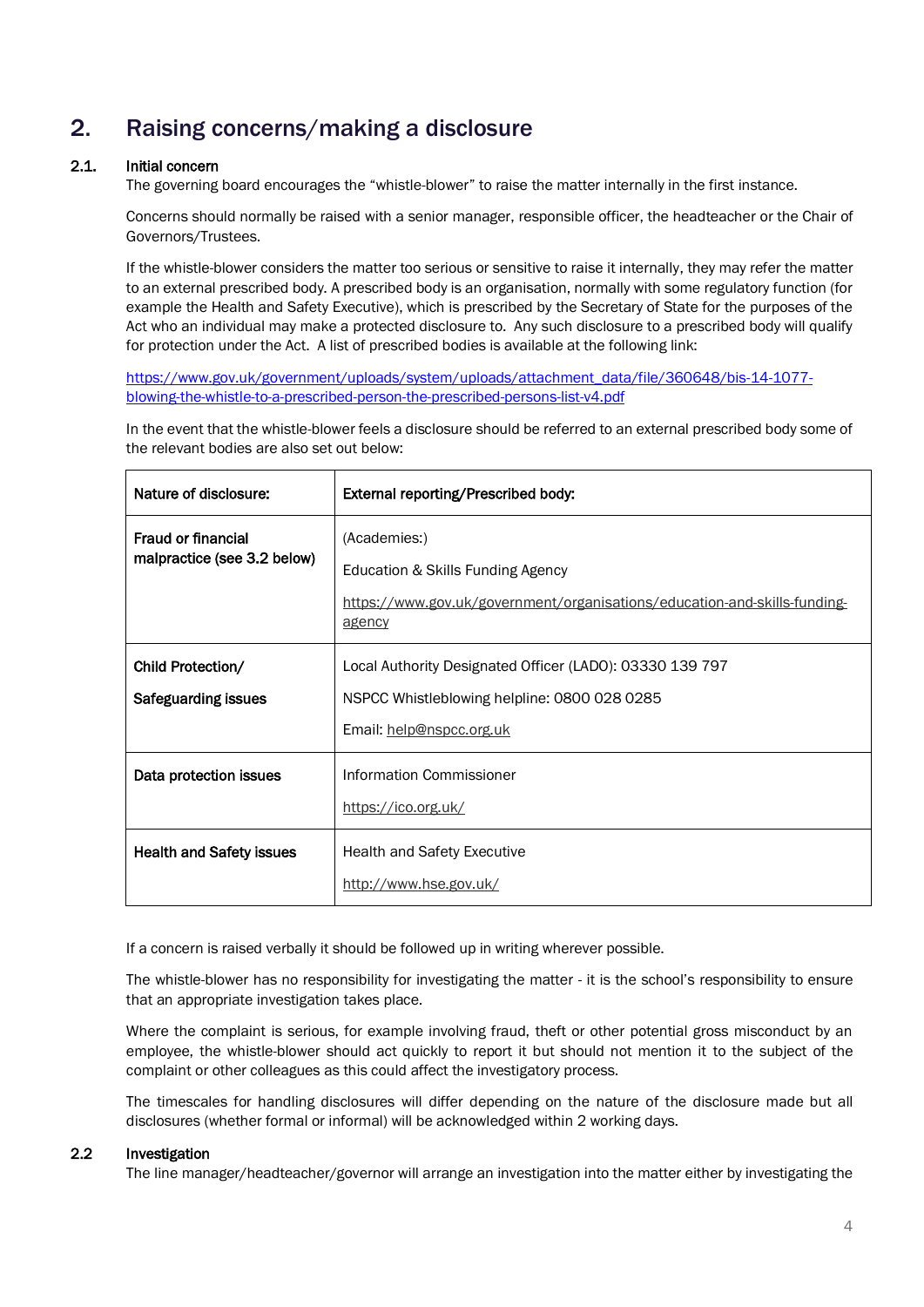matter them self or immediately passing the issue to an appropriate person (except where they are the subject of the disclosure where an alternative suitable person will be appointed). The investigation may involve the whistle-blower and other individuals involved giving a written statement. Any investigation will be carried out promptly and confidentially.

If a whistle-blower wishes to remain anonymous this should be raised with the person to whom the initial disclosure is made. In some cases, this may be possible but in more serious cases where disciplinary action may have to be taken against others this may be more difficult. The school is committed to protecting the wellbeing of the whistle-blower whilst this policy is followed.

The whistle-blower's statement (where available) will be taken into account, and they will be asked to comment on any additional evidence obtained. The person responsible for the investigation may ask the whistle-blower to attend a meeting to gather all the information needed to ensure a clear understanding of the situation.

Where a meeting is held, the whistle-blower may be accompanied by a trade union representative or work colleague if they wish and where possible the dates/times will be agreed to facilitate this, or in the case of a third party, by an appropriate person (e.g. friend, family, colleague). Legal professionals will not normally be allowed to attend such meetings.

#### 2.3 Outcome of the investigation

The person who carried out the investigation will take any necessary action, which may include reporting the matter to the Headteacher/appropriate manager/Chair of Governors/Trustees or an appropriate prescribed body (if this has not already taken place).

On conclusion of any investigation, the whistle-blower will be told the outcome of the investigation (in as much detail as is deemed appropriate in the circumstances) and what action is to be taken or is proposed. If no action is to be taken, the reason for this will be explained.

Where a concern is raised anonymously the school will not ordinarily be able to provide feedback to the whistleblower and any action taken as a result of an anonymous disclosure may be limited. The school will take all appropriate steps to investigate such a disclosure in line with the level of information provided. If an anonymous whistle-blower wishes to seek feedback from the school an appropriate anonymised email address should be provided.

#### 2.4 Further action

Where having raised an initial concern and the whistle-blower has a genuine belief that the school has failed to take appropriate action or investigate the issue properly and they wish to pursue the matter further, they may report their concern to the Headteacher/Chair of Governors/Trustees, or to an appropriate prescribed body (if this has not already been reported).

The Headteacher/Chair of Governors/Trustees may arrange for further investigation to be carried out, make any necessary further enquiries and/or make their own report. On the conclusion of any further investigation, they will take appropriate action which may include reporting the matter to a prescribed body if this has not taken place at an earlier stage in the process.

### <span id="page-4-0"></span>3. Other issues

#### 3.1 Concerns raised by member of the public

Where complaints are received from members of the public, the school's formal complaints procedure will be followed, unless the complaint relates to the specific conduct or performance of an individual employee/worker in which case the Disciplinary Procedure may need to be instigated.

#### 3.2 Criminal issues/fraud

In the event of the allegation being of a very serious nature, for example relating to a fraud or other potential gross misconduct offence, there may be a need to involve the school's auditors and/or the police or other appropriate authorities. This should normally be agreed initially by the Headteacher/Chair of Governors who should, in turn, and where appropriate, keep the Local Authority/Education and School Funding Agency informed in view of any possible implications concerning public monies.